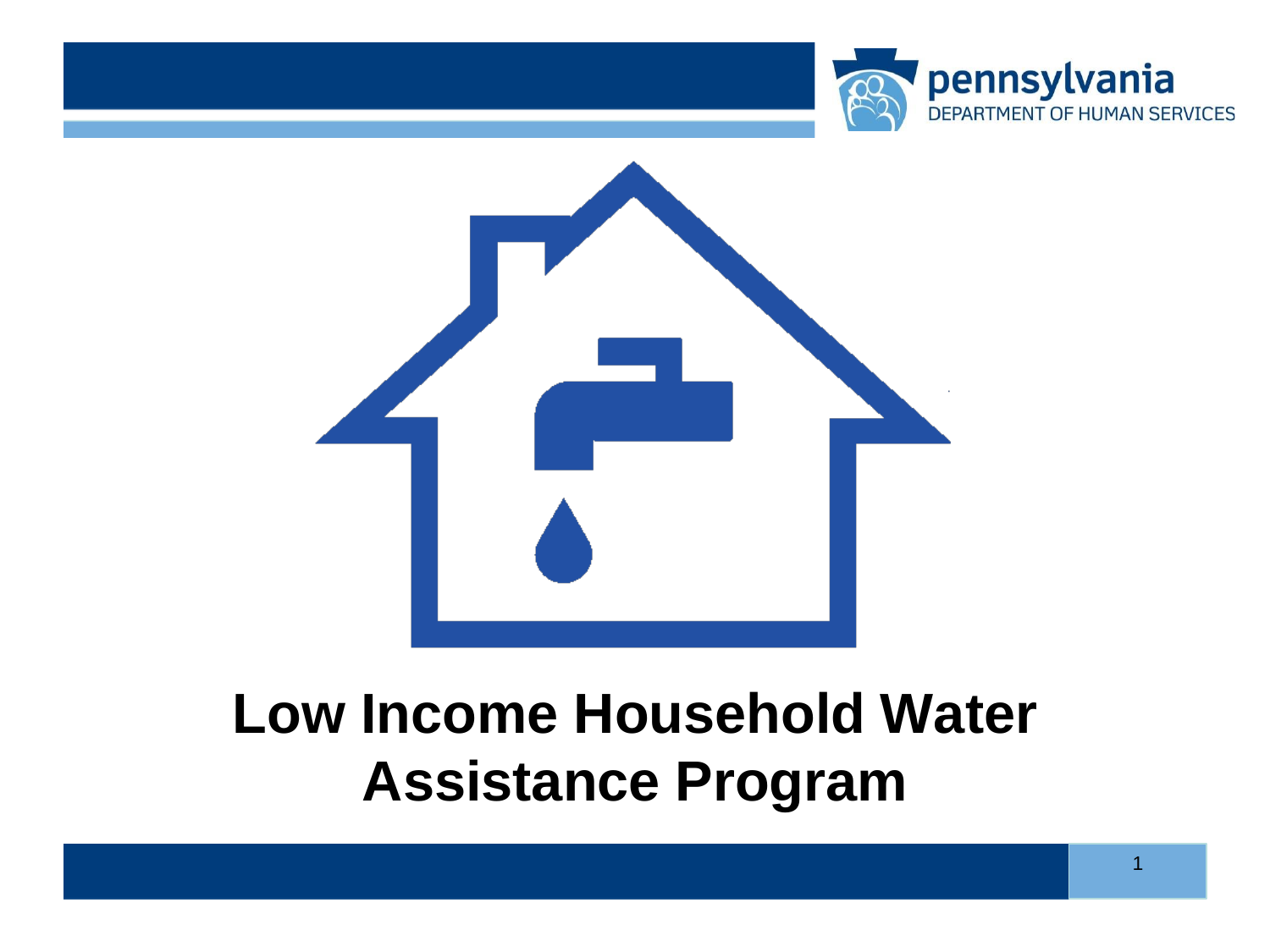



#### **LIHWAP is…**

#### **the**

#### **Low Income Household Water Assistance Program**

- A federally funded program to assist low-income households with drinking water and wastewater emergencies.
- Established by emergency supplemental appropriations from the Consolidated Appropriations Act, 2021 and the American Rescue Plan Act of 2021 in response to the financial challenges related to the COVID-19 pandemic.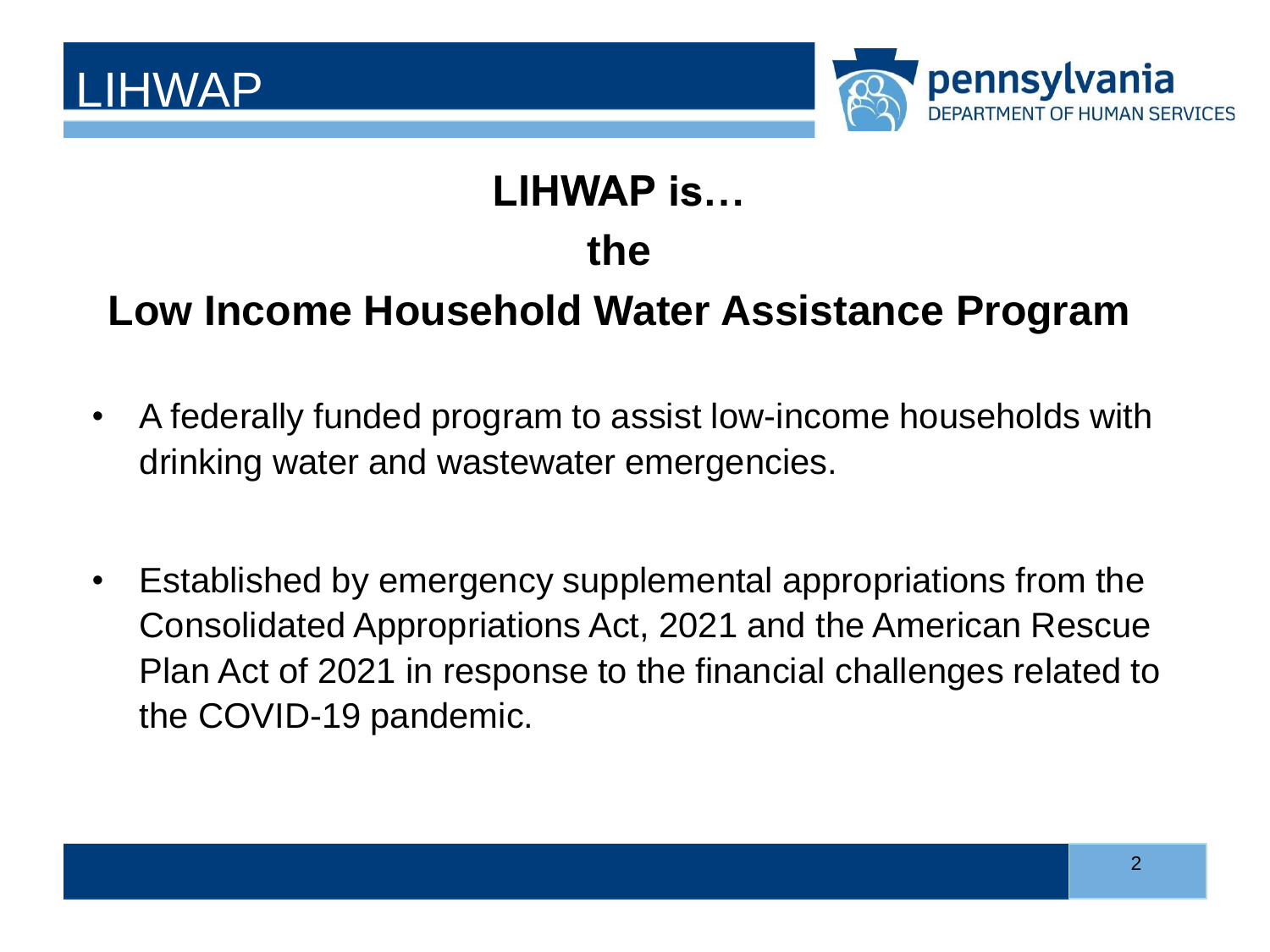#### LIHWAP



### **Administered by the Department of Human Services (DHS)**

- − Pennsylvania received \$43,250,117 in LIHWAP funds
- − 10% of the grant allocation will be used for Administrative Cost, 10% for outreach, and 80% for distribution

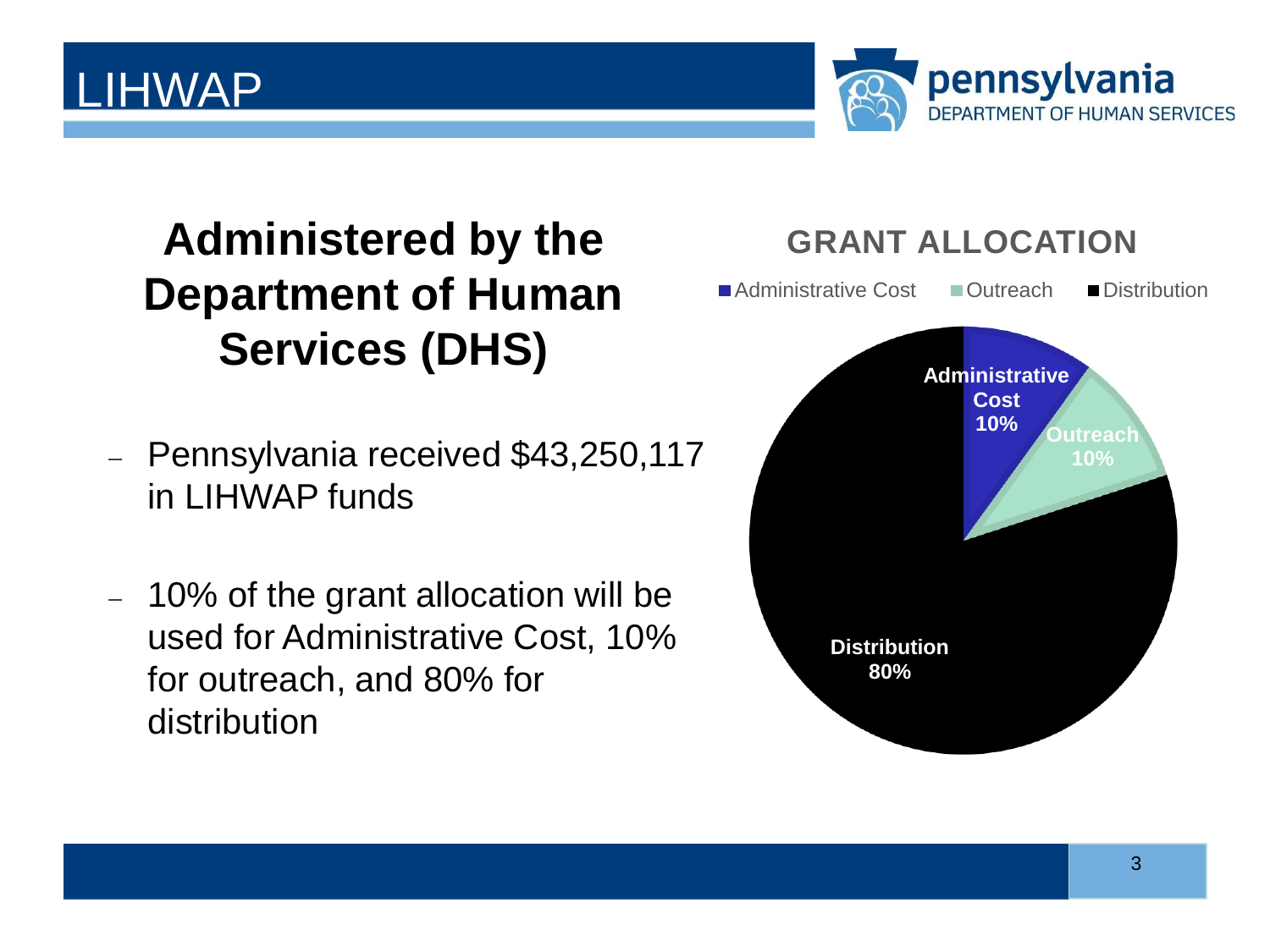

#### **Implementation and Commenting Process**

The Department of Human Services reviewed and received feedback when developing LIHWAP.

- A form was available online to receive public comments
- Consulted with the Public Utility Commission
- Met with water stakeholders and allowed them a chance to comment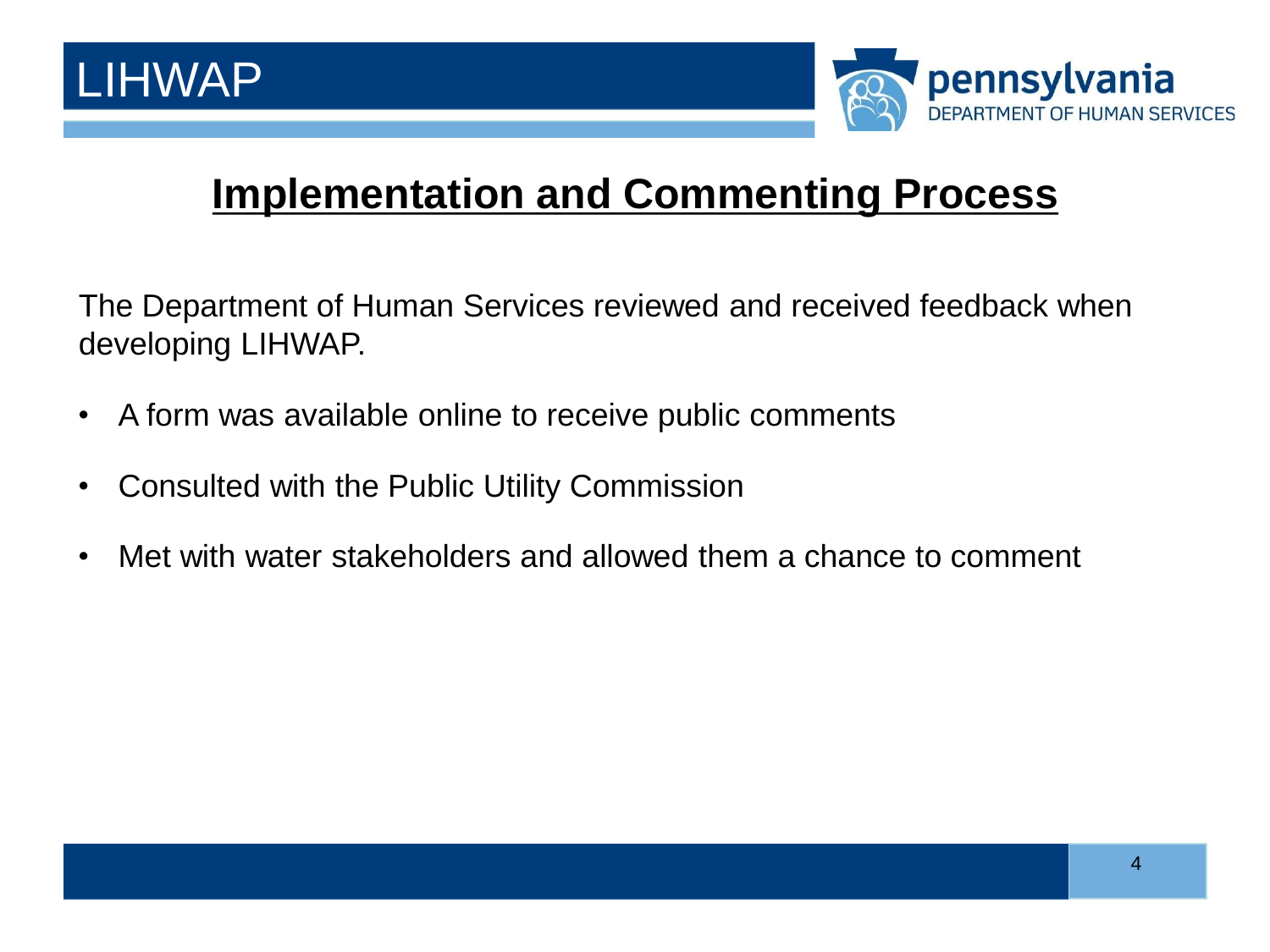



### Program Dates:

### **January 4, 2022, until September 30, 2023, or when the program expends all the funds.**

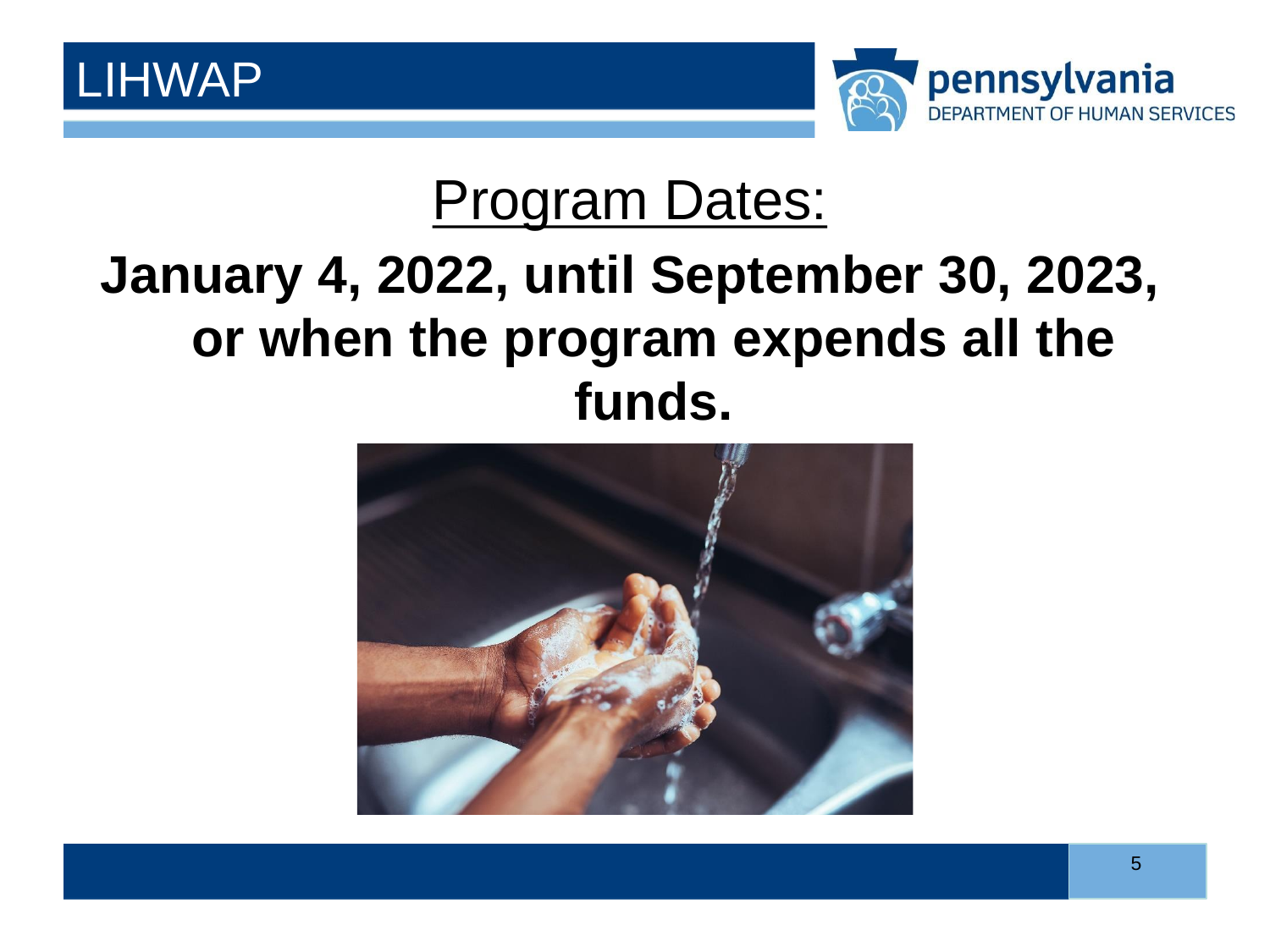LIHWAP



### **LIHWAP Income Limits:**

| <b>Household Size</b>              | <b>Limit (150% FPIG)</b> |
|------------------------------------|--------------------------|
| 1 person                           | \$19,320                 |
| 2 persons                          | \$26,130                 |
| 3 persons                          | \$32,940                 |
| 4 persons                          | \$39,750                 |
| 5 persons                          | \$46,560                 |
| 6 persons                          | \$53,370                 |
| 7 persons                          | \$60,180                 |
| 8 persons                          | \$66,990                 |
| For each additional<br>person add: | \$6,810                  |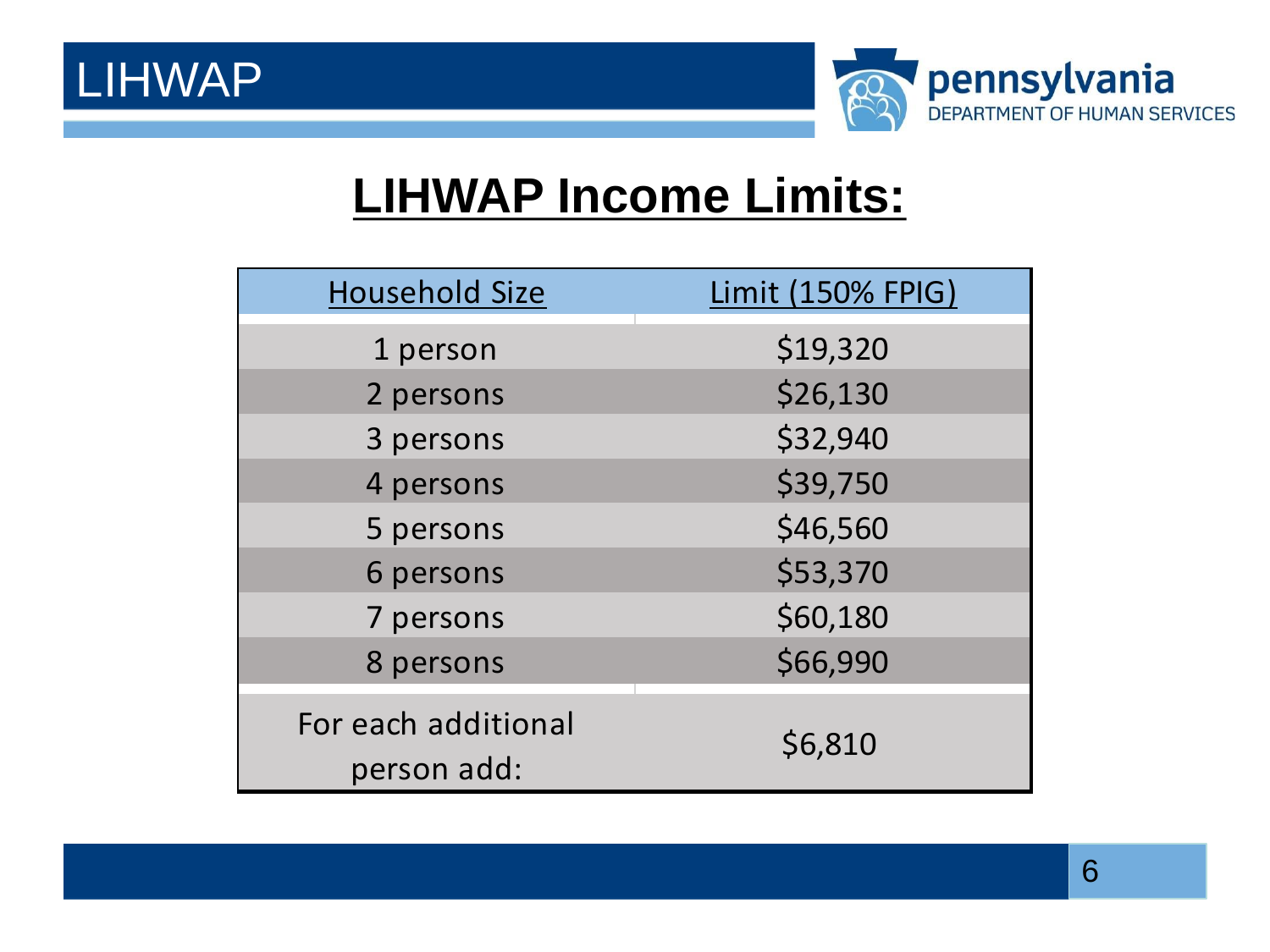



# LIHWAP Crisis

- Benefits from \$25 to \$2500 per water type
- LIHWAP Crisis serves qualifying households who have arrearages, termination notices, or their drinking water or wastewater service terminated.
- If approved, water service will remain active for 90 days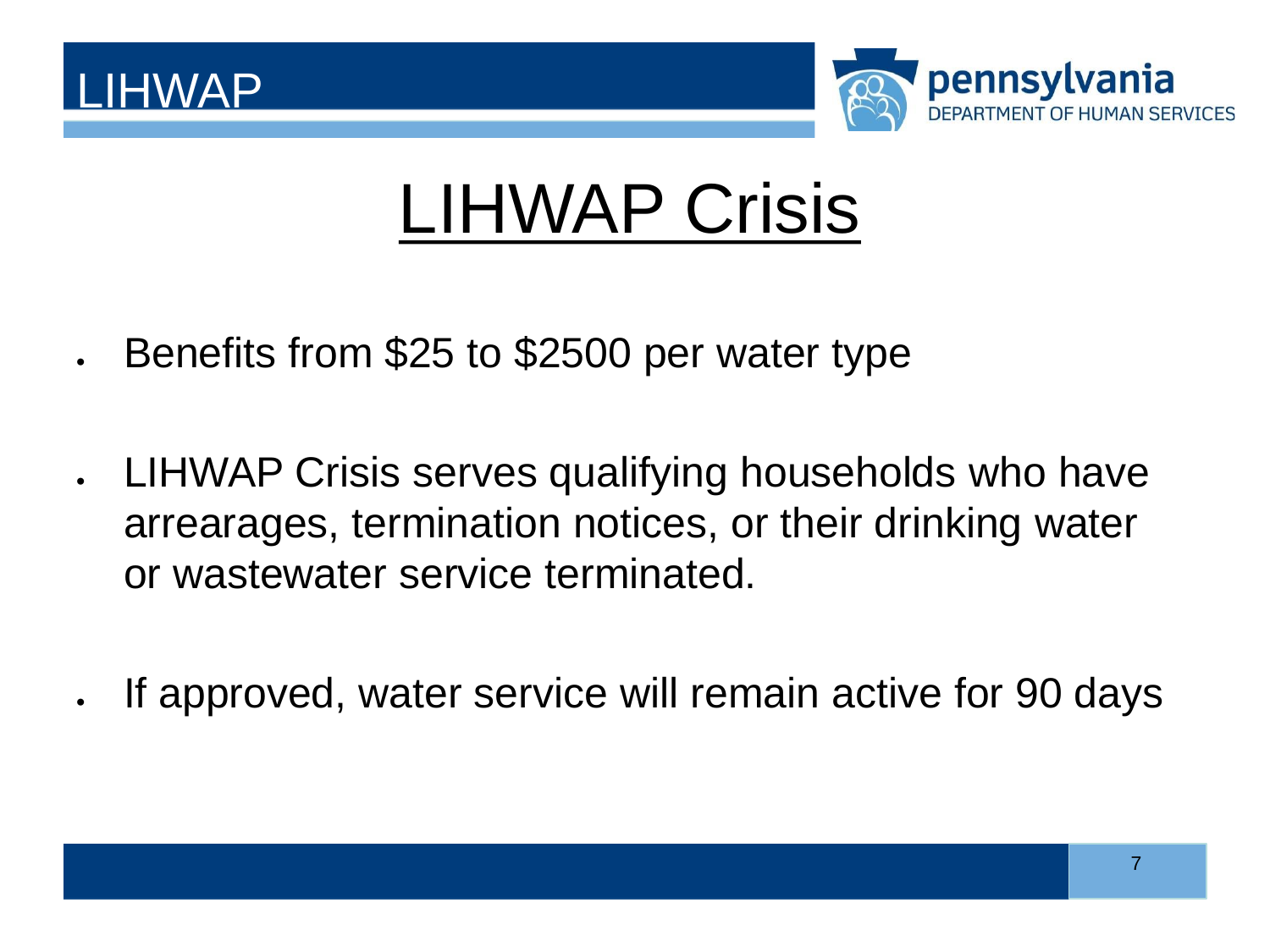### LIHWAP





# How to Apply

- Apply online
- Apply by mail
- Apply by fax



• Drop off an application





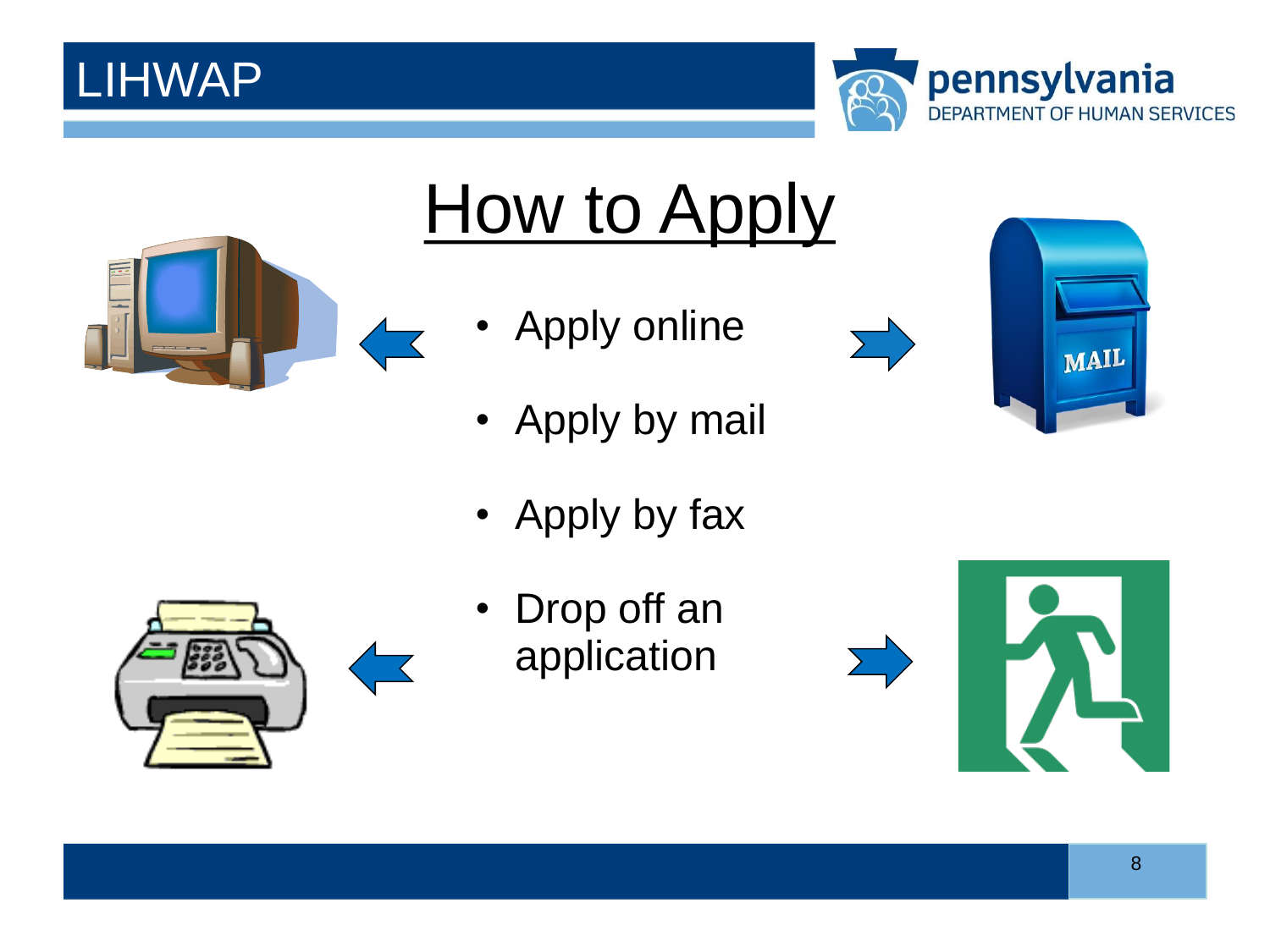



## Application Process

- 1. The application is reviewed to determine if it is complete.
- 2. Verification is requested from the applicant if needed.
- 3. The applicant has 15 days to provide the verification.

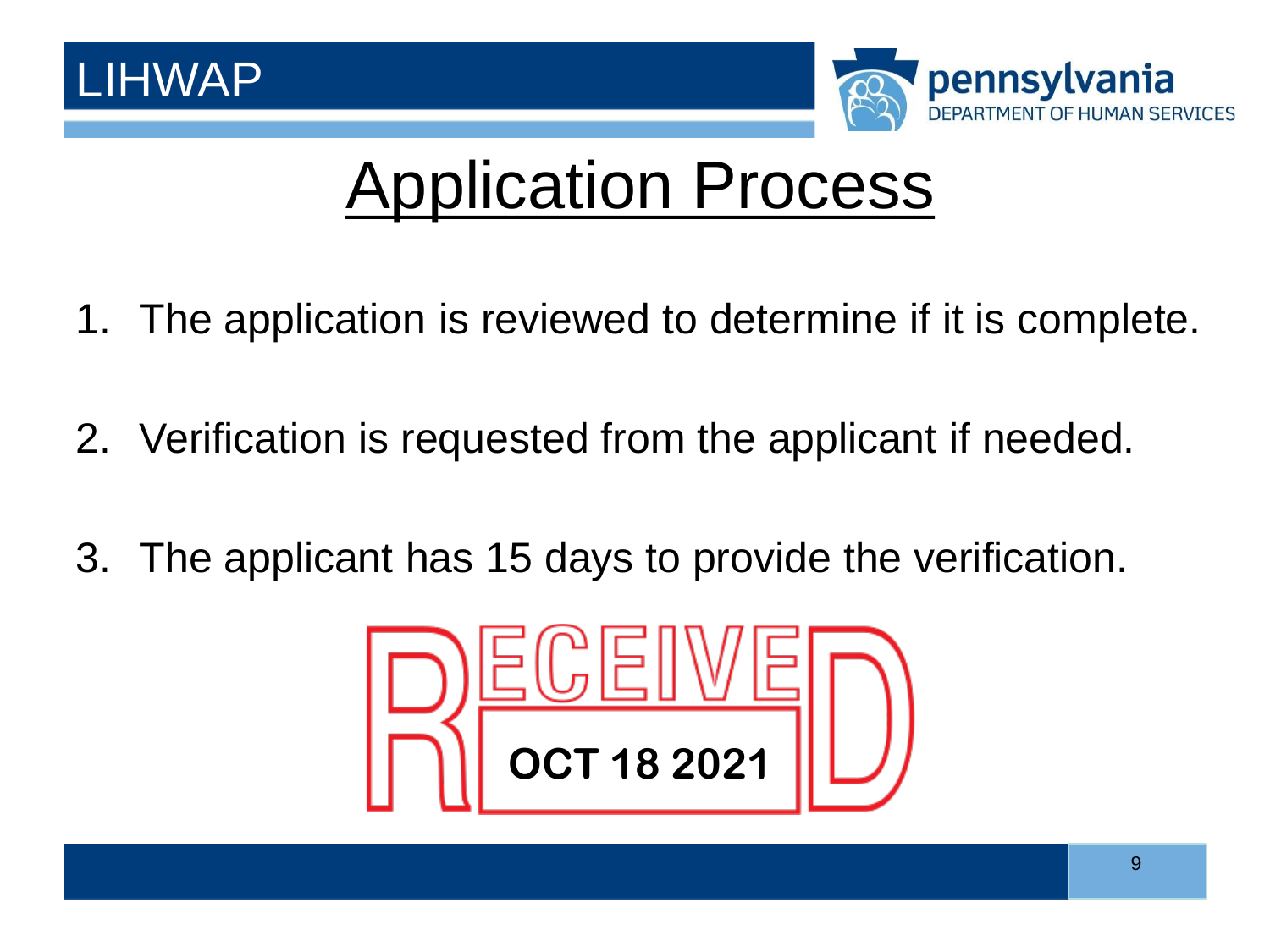

## Application Process (continued)

- 4. The application is approved or rejected within 30 days of receipt.
- 5. The applicant receives a notice explaining the eligibility decision.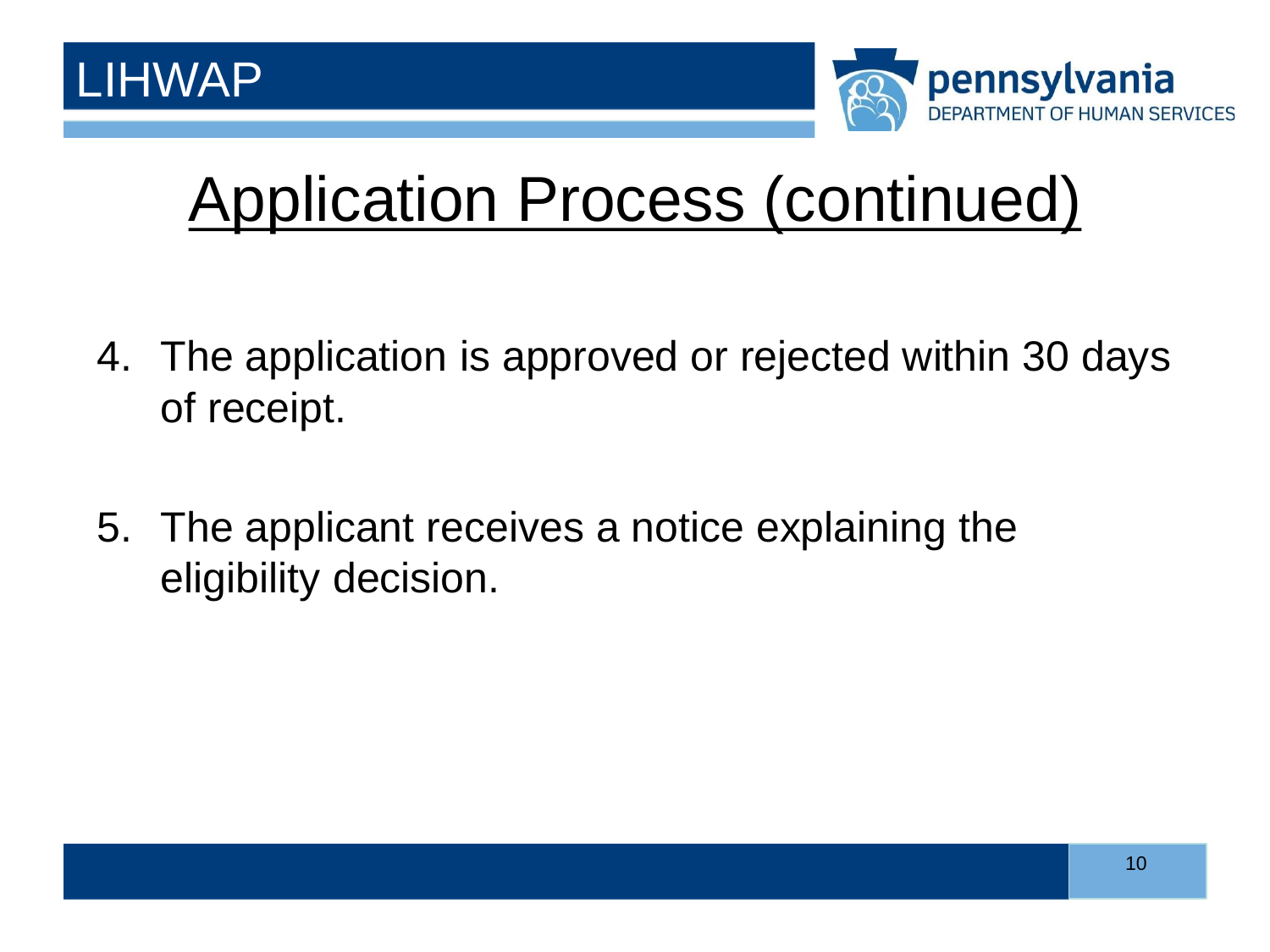

# Client Contact Information

- Customer Service Center
	- **1-877-395-8930**
	- **1-215-560-7226 – Philadelphia**
- COMPASS
	- [www.compass.state.pa.us](http://www.compass.state.pa.us/)
- LIHEAP Website
	- [https://www.dhs.pa.gov/Services/Assistance/Pages/LIHW](https://www.dhs.pa.gov/Services/Assistance/Pages/LIHWAP.aspx) AP.aspx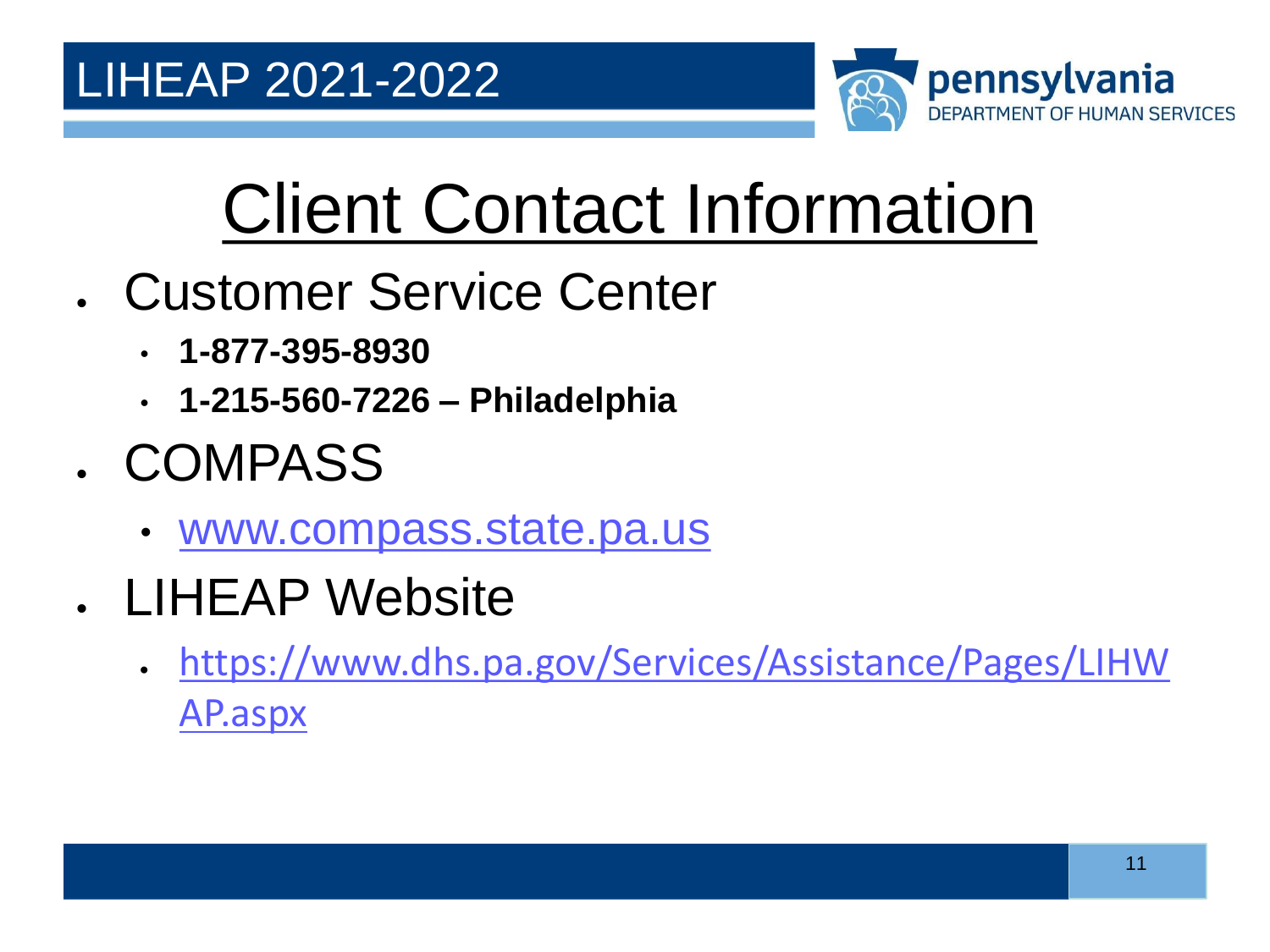

### Vendor Contact Information

- LIHEAP Vendor Helpline
	- 1-877-537-9517
- Vendor Mailbox
	- [RA-LIHWAPVendors@pa.gov](mailto:RA-LIHWAPVendors@pa.gov)